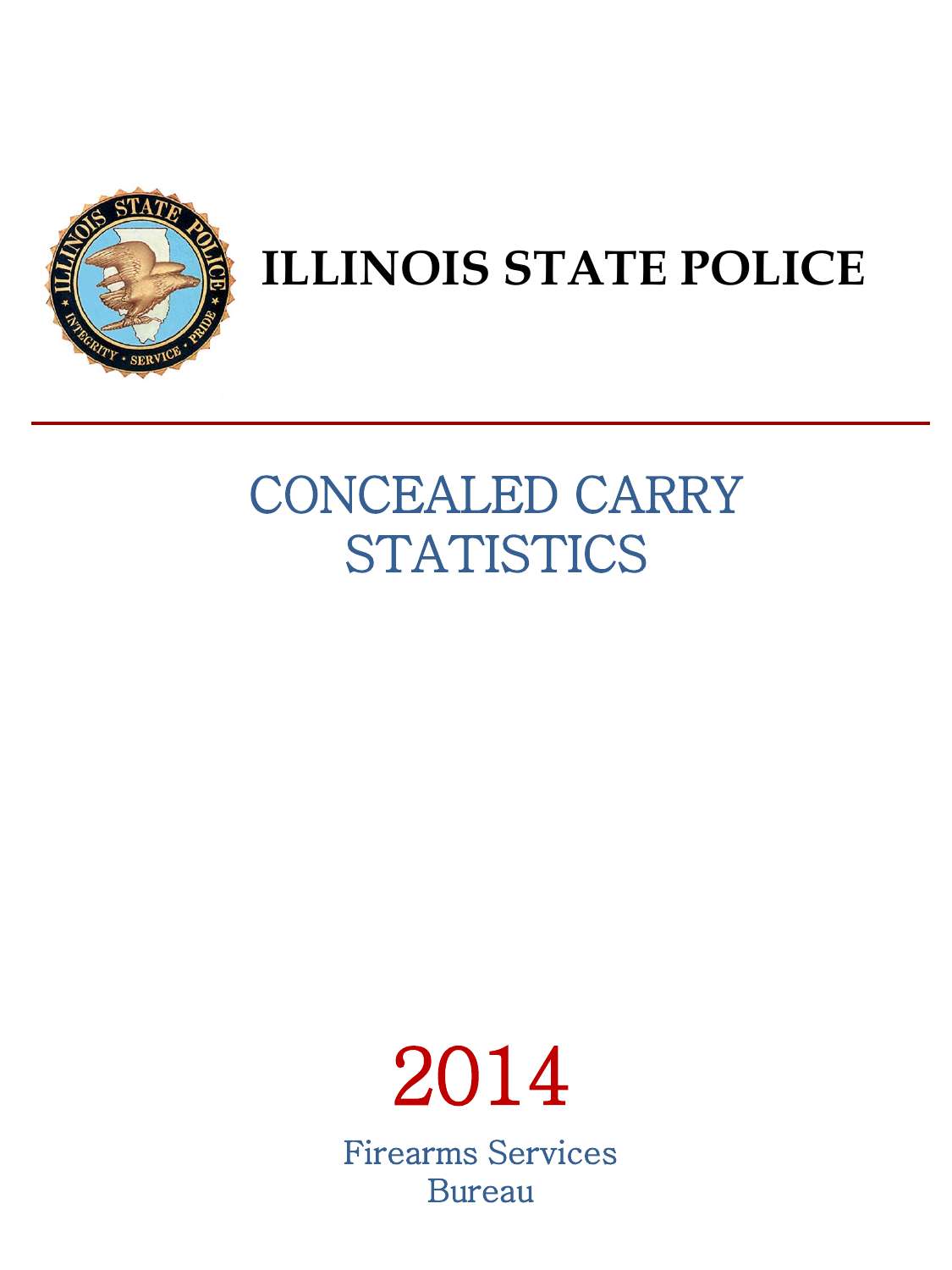

## **ILLINOIS CONCEALED CARRY APPLICATIONS ACTIVE BY COUNTY January 1, 2014 - December 31, 2014**

|                   | <b>JAN FEB</b>   |                  | <b>MARCH APRIL MAY</b> |      |                | JUNE JULY AUG SEPT OCT |                |                |                |                | <b>NOV</b>              | <b>DEC</b>     | <b>TOTAL</b> |
|-------------------|------------------|------------------|------------------------|------|----------------|------------------------|----------------|----------------|----------------|----------------|-------------------------|----------------|--------------|
| <b>ADAMS</b>      | $\mathbf 0$      | 22               | 75                     | 152  | 73             | 66                     | 56             | 17             | 27             | 48             | 21                      | 24             | 581          |
| <b>ALEXANDER</b>  | $\mathbf 0$      | 1                | 6                      | 15   | $\overline{7}$ | 8                      | 4              | 6              | 15             | 17             | 7                       | 6              | 92           |
| <b>BOND</b>       | $\mathbf 0$      | 20               | 70                     | 38   | 21             | 11                     | 9              | 2              | $\overline{2}$ | 6              | 4                       | 5              | 188          |
| <b>BOONE</b>      | $\Omega$         | 17               | 64                     | 86   | 53             | 39                     | 26             | 23             | 11             | 32             | 26                      | 12             | 389          |
| <b>BROWN</b>      | $\mathbf 0$      | $\overline{2}$   | 8                      | 10   | $\overline{4}$ | 4                      | 6              | $\overline{7}$ | 5              | 3              | $\overline{2}$          | $\overline{2}$ | 53           |
| <b>BUREAU</b>     | 0                | 5                | 95                     | 67   | 28             | 16                     | 23             | 16             | 12             | 17             | 6                       | 9              | 294          |
| <b>CALHOUN</b>    | $\mathbf 0$      | $\overline{2}$   | 11                     | 16   | 11             | $\overline{7}$         | 6              | 3              | $\mathbf 0$    | $\overline{4}$ | 5                       | $\overline{4}$ | 69           |
| <b>CARROLL</b>    | 0                | $\mathbf{1}$     | 9                      | 35   | 25             | 19                     | 13             | 5              | 4              | 5              | 10                      | 10             | 136          |
| <b>CASS</b>       | $\mathbf 0$      | $\overline{2}$   | 25                     | 49   | 14             | 9                      | 12             | 9              | $\overline{2}$ | 8              | 17                      | 8              | 155          |
| <b>CHAMPAIGN</b>  | 0                | 66               | 286                    | 249  | 166            | 106                    | 87             | 62             | 42             | 104            | 85                      | 77             | 1330         |
| <b>CHRISTIAN</b>  | $\mathbf 0$      | 14               | 78                     | 111  | 58             | 54                     | 39             | 20             | 13             | 16             | 16                      | 18             | 437          |
| <b>CLARK</b>      | 0                | 9                | 44                     | 51   | 38             | 37                     | 23             | 14             | 10             | 15             | 7                       | 6              | 254          |
| <b>CLAY</b>       | $\mathbf 0$      | 11               | 27                     | 42   | 22             | 16                     | $\overline{7}$ | 5              | $\overline{2}$ | 10             | 11                      | 13             | 166          |
| <b>CLINTON</b>    | 0                | 21               | 51                     | 50   | 57             | 46                     | 34             | 25             | 18             | 18             | 12                      | 19             | 351          |
| <b>COLES</b>      | $\mathbf 0$      | 24               | 105                    | 112  | 33             | 54                     | 35             | 19             | 18             | 31             | 24                      | 29             | 484          |
| <b>COOK</b>       | $\mathbf 0$      | 850              | 4880                   | 4787 | 2770           | 2269                   | 1844           | 1124           | 823            | 2009           | 1264                    | 1301           | 23921        |
| <b>CRAWFORD</b>   | $\mathbf 0$      | 18               | 51                     | 99   | 32             | 19                     | 9              | 9              | 3              | 27             | 5                       | 10             | 282          |
| <b>CUMBERLAND</b> | 0                | 8                | 53                     | 34   | 17             | 8                      | $\overline{7}$ | 6              | 1              | 9              | 11                      | 6              | 160          |
| <b>DEKALB</b>     | $\mathbf 0$      | 22               | 118                    | 136  | 101            | 72                     | 68             | 38             | 17             | 51             | 40                      | 49             | 712          |
| <b>DEWITT</b>     | 0                | 6                | 35                     | 58   | 30             | 28                     | 5              | 20             | 5              | 20             | 14                      | 14             | 235          |
| <b>DOUGLAS</b>    | $\mathbf 0$      | 22               | 71                     | 81   | 31             | 20                     | 19             | 9              | $\overline{7}$ | 14             | 16                      | $\overline{7}$ | 297          |
| <b>DUPAGE</b>     | 0                | 317              | 1349                   | 1138 | 712            | 419                    | 417            | 222            | 150            | 378            | 213                     | 262            | 5577         |
| <b>EDGAR</b>      | $\mathbf 0$      | 3                | 41                     | 39   | 34             | 27                     | 21             | 18             | 20             | $\overline{7}$ | 6                       | 10             | 226          |
| <b>EDWARDS</b>    | $\mathbf 0$      | $\overline{2}$   | 14                     | 17   | 26             | 26                     | 8              | 6              | 0              | 3              | 3                       | 8              | 113          |
| <b>EFFINGHAM</b>  | $\mathbf 0$      | 21               | 72                     | 64   | 50             | 31                     | 24             | 10             | $\overline{7}$ | 13             | 12                      | 23             | 327          |
| <b>FAYETTE</b>    | $\mathbf 0$      | 17               | 57                     | 53   | 21             | 14                     | 19             | 16             | 10             | 9              | 6                       | 27             | 249          |
| <b>FORD</b>       | $\mathbf 0$      | 3                | 26                     | 49   | 18             | 20                     | 12             | $\overline{4}$ | 3              | 7              | 13                      | 9              | 164          |
| <b>FRANKLIN</b>   | $\mathbf 0$      | 6                | 99                     | 138  | 75             | 62                     | 91             | 40             | 15             | 37             | 15                      | 35             | 613          |
| <b>FULTON</b>     | $\mathbf 0$      | 11               | 108                    | 71   | 32             | 35                     | 20             | 14             | 17             | 22             | 22                      | 30             | 382          |
| <b>GALLATIN</b>   | $\Omega$         | 0                | 12                     | 22   | 11             | 6                      | 1              | 3              | 4              | 5              | 0                       | 0              | 64           |
| <b>GREENE</b>     | $\boldsymbol{0}$ | 3                | 13                     | 32   | 24             | 13                     | 11             | $\overline{4}$ | $\mathbf{1}$   | $\,8$          | 6                       | 8              | 123          |
| <b>GRUNDY</b>     | 0                | 30               | 139                    | 170  | 81             | 66                     | 56             | 45             | 30             | 44             | 55                      | 34             | 750          |
| <b>HAMILTON</b>   | $\mathbf 0$      | $\overline{3}$   | 12                     | 27   | 14             | 17                     | 17             | 11             | $\overline{4}$ | 11             | 11                      | 15             | 142          |
| <b>HANCOCK</b>    | $\mathbf 0$      | 5                | 21                     | 34   | 10             | 41                     | 13             | 12             | 4              | 13             | 8                       | 9              | 170          |
| <b>HARDIN</b>     | $\mathbf 0$      | $\mathbf{1}$     | 8                      | 19   | 20             | 6                      | 13             | 14             | $\overline{7}$ | $\overline{4}$ | $\overline{2}$          | $\mathbf 0$    | 94           |
| <b>HENDERSON</b>  | $\mathbf 0$      | $\overline{2}$   | 18                     | 18   | 3              | 10                     | $\overline{2}$ | $\overline{2}$ | 5              | $\overline{4}$ | $\overline{\mathbf{4}}$ | 3              | 71           |
| <b>HENRY</b>      | $\boldsymbol{0}$ | 14               | 69                     | 67   | 44             | 38                     | 23             | 28             | 20             | 36             | 13                      | 22             | 374          |
| <b>IROQUOIS</b>   | $\mathbf 0$      | $\boldsymbol{6}$ | 76                     | 64   | 46             | 36                     | 29             | 11             | 8              | 25             | 8                       | 27             | 336          |
| <b>JACKSON</b>    | $\mathbf 0$      | 14               | 93                     | 116  | 64             | 58                     | 61             | 38             | 18             | 45             | 43                      | 42             | 592          |
| <b>JASPER</b>     | $\mathbf 0$      | 3                | 51                     | 36   | 23             | 8                      | 5              | 5              | 3              | $\sqrt{4}$     | $\overline{4}$          | 10             | 152          |
| <b>JEFFERSON</b>  | $\mathbf 0$      | 12               | 107                    | 129  | 81             | 99                     | 56             | 27             | 28             | 49             | 30                      | 34             | 652          |
| <b>JERSEY</b>     | $\mathbf 0$      | 6                | 55                     | 49   | 27             | 39                     | 38             | 16             | 11             | 16             | $\overline{7}$          | 16             | 280          |
| <b>JO DAVIESS</b> | $\mathbf 0$      | 3                | 15                     | 34   | 28             | $\boldsymbol{9}$       | 14             | $\sqrt{4}$     | 6              | 11             | $\boldsymbol{9}$        | $\overline{4}$ | 137          |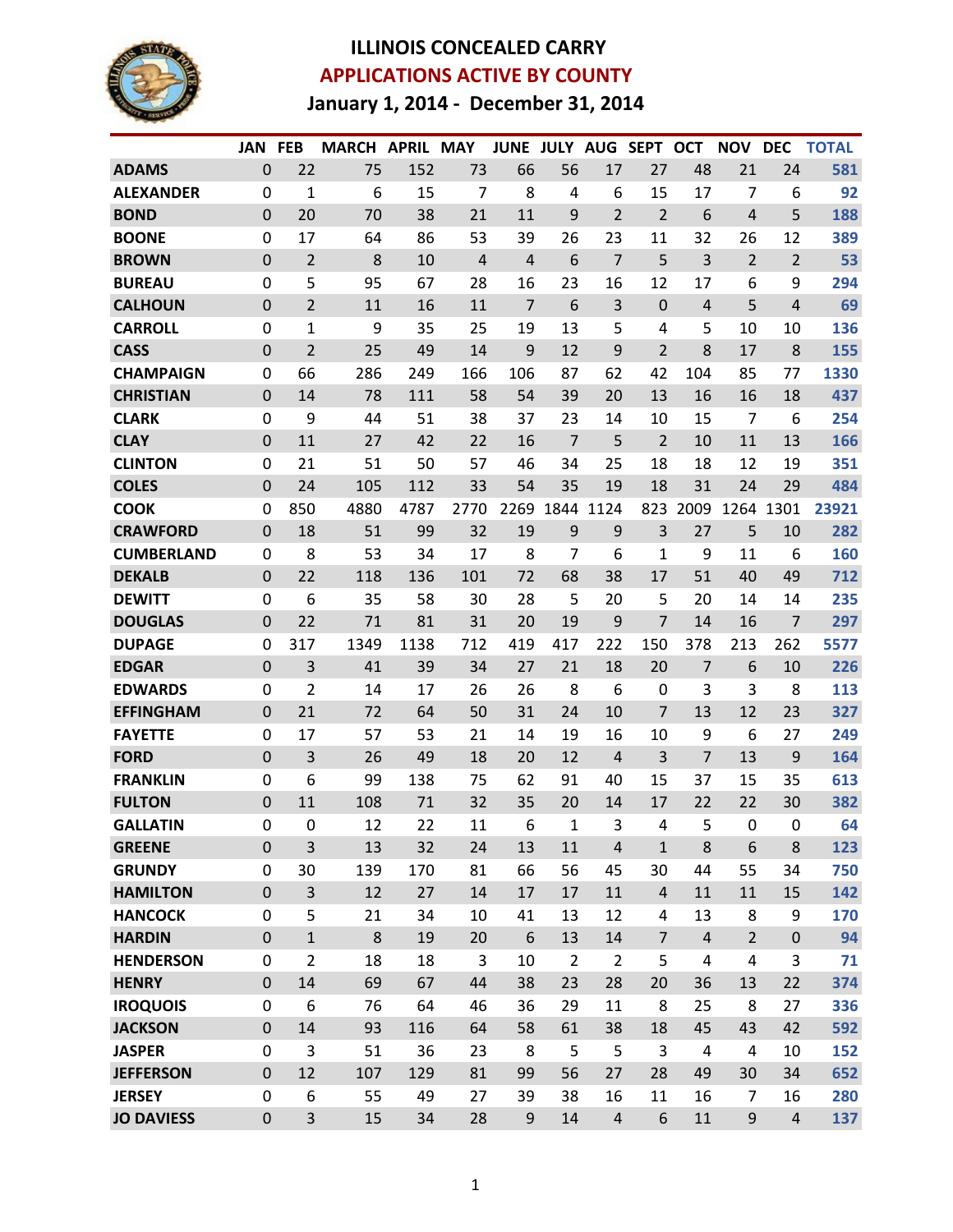

## **ILLINOIS CONCEALED CARRY APPLICATIONS ACTIVE BY COUNTY January 1, 2014 - December 31, 2014**

|                    | JAN              | <b>FEB</b>       | MARCH APRIL MAY |     |                |                |                |                | JUNE JULY AUG SEPT OCT |              | <b>NOV</b>     | <b>DEC</b>     | <b>TOTAL</b> |
|--------------------|------------------|------------------|-----------------|-----|----------------|----------------|----------------|----------------|------------------------|--------------|----------------|----------------|--------------|
| <b>JOHNSON</b>     | $\mathbf 0$      | $\overline{4}$   | 40              | 41  | 30             | 23             | 28             | 23             | 10                     | 12           | 16             | 17             | 244          |
| <b>KANE</b>        | 0                | 149              | 707             | 613 | 311            | 245            | 189            | 100            | 75                     | 203          | 124            | 157            | 2873         |
| <b>KANKAKEE</b>    | $\mathbf 0$      | 45               | 209             | 223 | 139            | 153            | 123            | 81             | 51                     | 111          | 45             | 81             | 1261         |
| <b>KENDALL</b>     | 0                | 49               | 197             | 211 | 84             | 76             | 75             | 50             | 30                     | 81           | 49             | 64             | 966          |
| <b>KNOX</b>        | $\mathbf 0$      | 16               | 104             | 76  | 44             | 43             | 33             | 17             | 20                     | 21           | 13             | 31             | 418          |
| <b>LAKE</b>        | 0                | 236              | 925             | 975 | 501            | 375            | 302            | 155            | 107                    | 303          | 155            | 218            | 4252         |
| <b>LASALLE</b>     | $\overline{0}$   | 50               | 167             | 218 | 148            | 94             | 90             | 58             | 33                     | 101          | 52             | 79             | 1090         |
| <b>LAWRENCE</b>    | 0                | 11               | 53              | 50  | 25             | 11             | 21             | 6              | 8                      | 13           | 7              | 6              | 211          |
| <b>LEE</b>         | $\mathbf 0$      | 11               | 70              | 69  | 47             | 34             | 21             | 25             | $\overline{2}$         | 17           | 16             | 25             | 337          |
| <b>LIVINGSTON</b>  | 0                | 15               | 51              | 78  | 52             | 30             | 40             | 31             | 10                     | 35           | 25             | 19             | 386          |
| <b>LOGAN</b>       | $\mathbf 0$      | 25               | 68              | 54  | 26             | 28             | 28             | 8              | 12                     | 23           | 19             | 17             | 308          |
| <b>MACON</b>       | 0                | 63               | 323             | 297 | 134            | 119            | 58             | 41             | 53                     | 96           | 45             | 73             | 1302         |
| <b>MACOUPIN</b>    | $\mathbf 0$      | 22               | 120             | 92  | 65             | 63             | 48             | 33             | 17                     | 32           | 24             | 30             | 546          |
| <b>MADISON</b>     | 0                | 130              | 681             | 610 | 451            | 313            | 256            | 203            | 123                    | 211          | 142            | 181            | 3301         |
| <b>MARION</b>      | $\mathbf 0$      | 18               | 85              | 106 | 49             | 84             | 43             | 26             | 24                     | 28           | 27             | 35             | 525          |
| <b>MARSHALL</b>    | 0                | 6                | 26              | 29  | 24             | 13             | 13             | 5              | 3                      | 9            | 11             | 4              | 143          |
| <b>MASON</b>       | $\mathbf 0$      | $\boldsymbol{9}$ | 46              | 35  | 16             | $\overline{9}$ | 6              | 14             | $\overline{7}$         | 6            | 13             | 8              | 169          |
| <b>MASSAC</b>      | 0                | 2                | 49              | 39  | 18             | 14             | 19             | $\overline{7}$ | 4                      | 9            | 10             | 11             | 182          |
| <b>MCDONOUGH</b>   | $\mathbf 0$      | 6                | 54              | 72  | 32             | 29             | 35             | 20             | 6                      | 19           | 10             | 12             | 295          |
| <b>MCHENRY</b>     | 0                | 165              | 746             | 452 | 258            | 236            | 143            | 115            | 56                     | 141          | 100            | 143            | 2555         |
| <b>MCLEAN</b>      | $\overline{0}$   | 69               | 182             | 264 | 166            | 131            | 103            | 73             | 32                     | 152          | 58             | 86             | 1316         |
| <b>MENARD</b>      | 0                | 15               | 25              | 47  | 28             | 28             | 32             | 25             | 11                     | 13           | 9              | 10             | 243          |
| <b>MERCER</b>      | $\mathbf 0$      | 5                | 57              | 33  | 15             | 15             | 8              | 6              | 5                      | 6            | 8              | 10             | 168          |
| <b>MONROE</b>      | $\mathbf 0$      | 11               | 76              | 78  | 50             | 30             | 27             | 4              | 9                      | 19           | 12             | 22             | 338          |
| <b>MONTGOMERY</b>  | $\mathbf 0$      | 16               | 71              | 60  | 27             | 25             | 21             | 14             | 8                      | 23           | 16             | 18             | 299          |
| <b>MORGAN</b>      | $\mathbf 0$      | 13               | 39              | 105 | 41             | 34             | 28             | 12             | 9                      | 17           | 14             | 33             | 345          |
| <b>MOULTRIE</b>    | $\mathbf 0$      | 7                | 49              | 32  | 18             | 18             | 23             | $\overline{7}$ | 5                      | 9            | 12             | 4              | 184          |
| <b>OGLE</b>        | 0                | 26               | 100             | 118 | 61             | 76             | 59             | 21             | $\overline{7}$         | 23           | 37             | 23             | 551          |
| <b>PEORIA</b>      | $\mathbf 0$      | 97               | 465             | 399 | 182            | 153            | 112            | 75             | 46                     | 152          | 85             | 96             | 1862         |
| <b>PERRY</b>       | $\mathbf 0$      | 11               | 24              | 74  | 47             | 23             | 34             | 19             | 9                      | 16           | 20             | 11             | 288          |
| <b>PIATT</b>       | $\boldsymbol{0}$ | 14               | 82              | 47  | 25             | 18             | 12             | 8              | 8                      | 19           | $\overline{7}$ | 14             | 254          |
| <b>PIKE</b>        | 0                | 4                | 17              | 33  | 13             | 17             | 25             | 14             | 4                      | 14           | 11             | 4              | 156          |
| <b>POPE</b>        | $\mathbf 0$      | $\mathbf{1}$     | 10              | 15  | $\overline{7}$ | $\overline{2}$ | 5              | 3              | $\overline{7}$         | 6            | $\overline{7}$ | 12             | 75           |
| <b>PULASKI</b>     | 0                | $\mathbf{1}$     | 10              | 24  | 13             | 19             | 4              | 3              | 7                      | 11           | 4              | 3              | 99           |
| <b>PUTNAM</b>      | $\mathbf 0$      | $\mathbf 1$      | 23              | 8   | 9              | $\overline{7}$ | 5              | $\overline{2}$ | $\mathbf{1}$           | 5            | $\overline{2}$ | $\overline{7}$ | 70           |
| <b>RANDOLPH</b>    | 0                | $\overline{7}$   | 30              | 78  | 62             | 76             | 26             | 24             | 11                     | 16           | 13             | 27             | 370          |
| <b>RICHLAND</b>    | $\boldsymbol{0}$ | 14               | 35              | 39  | 16             | 32             | 20             | 17             | $\overline{4}$         | 9            | 11             | 10             | 207          |
| <b>ROCK ISLAND</b> | 0                | 25               | 210             | 138 | 87             | 72             | 53             | 40             | 28                     | 39           | 23             | 32             | 747          |
| <b>SALINE</b>      | $\mathbf 0$      | 14               | 71              | 59  | 47             | 24             | 17             | 22             | 5                      | 20           | 9              | 23             | 311          |
| <b>SANGAMON</b>    | 0                | 122              | 345             | 360 | 220            | 238            | 248            | 111            | 75                     | 133          | 93             | 136            | 2081         |
| <b>SCHUYLER</b>    | $\mathbf 0$      | $\overline{2}$   | 17              | 10  | $\overline{4}$ | 6              | 9              | 3              | $\overline{4}$         | 3            | $\overline{2}$ | $\overline{2}$ | 62           |
| <b>SCOTT</b>       | 0                | $\mathbf{1}$     | 5               | 10  | 5              | 5              | $\overline{2}$ | 4              | $\mathbf{1}$           | $\mathbf{1}$ | $\overline{2}$ | 5              | 41           |
| <b>SHELBY</b>      | $\mathbf 0$      | 14               | 53              | 40  | 35             | 22             | 27             | 13             | 11                     | 23           | 16             | 17             | 271          |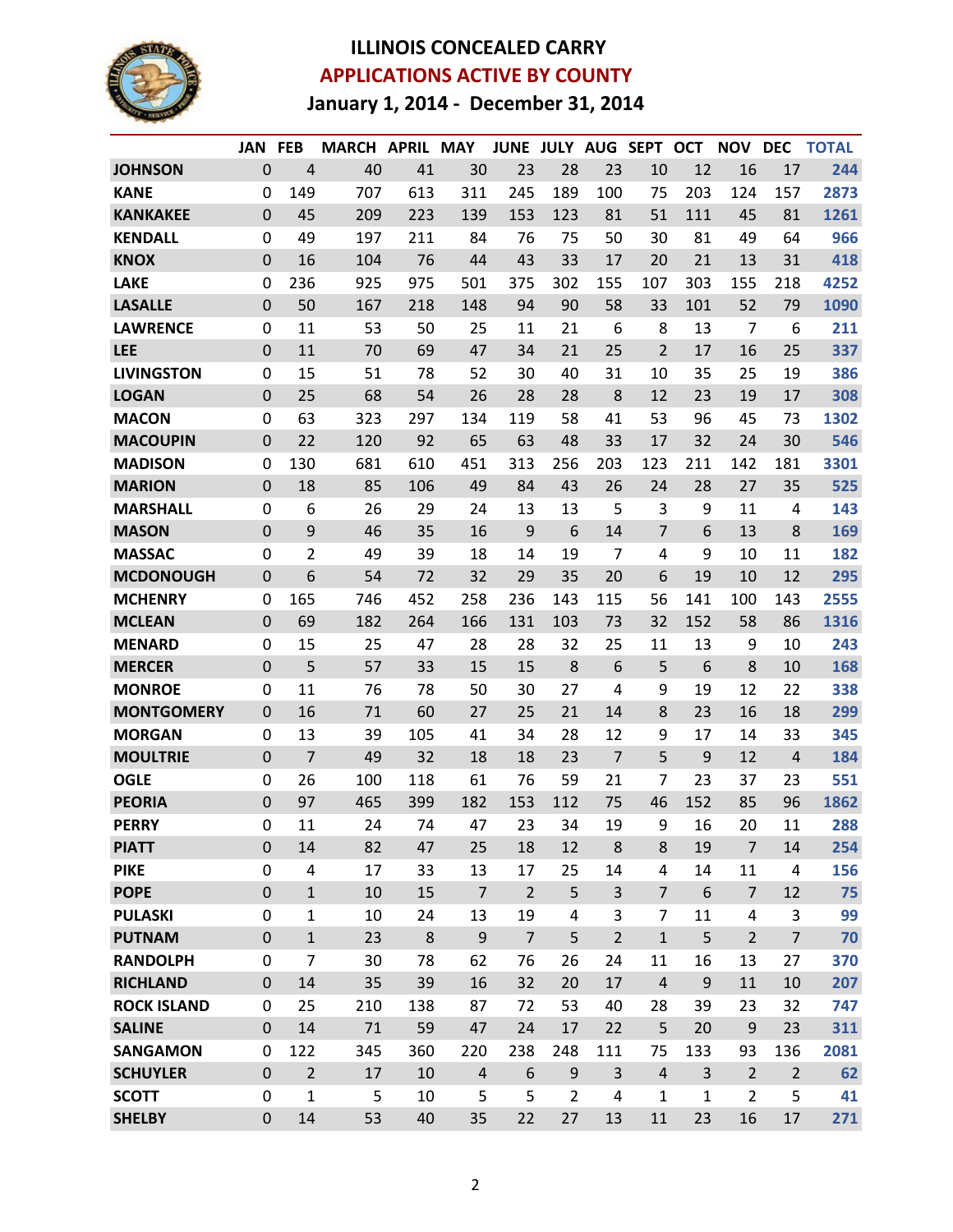

## **ILLINOIS CONCEALED CARRY APPLICATIONS ACTIVE BY COUNTY January 1, 2014 - December 31, 2014**

|                       | <b>JAN</b>  | <b>FEB</b>     | <b>MARCH</b> | <b>APRIL MAY</b> |       | <b>JUNE</b> | <b>JULY</b> | <b>AUG</b> | <b>SEPT</b> | <b>OCT</b> | <b>NOV</b> | <b>DEC</b> | <b>TOTAL</b> |
|-----------------------|-------------|----------------|--------------|------------------|-------|-------------|-------------|------------|-------------|------------|------------|------------|--------------|
| <b>ST. CLAIR</b>      | $\Omega$    | 123            | 448          | 467              | 447   | 260         | 245         | 107        | 70          | 202        | 101        | 172        | 2642         |
| <b>STARK</b>          | 0           | 5              | 14           | 9                | 11    | 13          | 3           | 5          | 2           | 9          | 2          | 2          | 75           |
| <b>STEPHENSON</b>     | $\Omega$    | 13             | 60           | 73               | 44    | 39          | 25          | 20         | 13          | 19         | 17         | 19         | 342          |
| <b>TAZEWELL</b>       | $\Omega$    | 90             | 461          | 344              | 218   | 183         | 145         | 97         | 58          | 143        | 68         | 109        | 1916         |
| <b>UNION</b>          | $\Omega$    | 5              | 24           | 75               | 37    | 38          | 26          | 22         | 9           | 17         | 21         | 16         | 290          |
| <b>VERMILION</b>      | $\Omega$    | 34             | 170          | 195              | 100   | 75          | 69          | 50         | 49          | 96         | 57         | 35         | 930          |
| <b>WABASH</b>         | $\Omega$    | $\overline{2}$ | 56           | 35               | 17    | 5           | 6           | 12         | 7           | 12         | 7          | 16         | 175          |
| <b>WARREN</b>         | $\Omega$    | 3              | 49           | 22               | 12    | 16          | 22          | 11         | 8           | 13         | 11         | 10         | 177          |
| <b>WASHINGTON</b>     | $\mathbf 0$ | 5              | 18           | 25               | 35    | 14          | 22          | 6          | 5           | 10         | 12         | 10         | 162          |
| <b>WAYNE</b>          | $\Omega$    | 7              | 27           | 51               | 43    | 57          | 15          | 13         | 9           | 10         | 14         | 13         | 259          |
| <b>WHITE</b>          | $\Omega$    | 5              | 51           | 67               | 46    | 44          | 26          | 20         | 14          | 12         | 8          | 12         | 305          |
| <b>WHITESIDE</b>      | $\Omega$    | 11             | 59           | 87               | 55    | 30          | 19          | 16         | 10          | 27         | 18         | 22         | 354          |
| <b>WILL</b>           | $\Omega$    | 309            | 1359         | 1331             | 696   | 512         | 457         | 251        | 184         | 440        | 267        | 328        | 6134         |
| <b>WILLIAMSON</b>     | 0           | 26             | 211          | 268              | 150   | 138         | 94          | 84         | 52          | 90         | 67         | 92         | 1272         |
| <b>WINNEBAGO</b>      | $\Omega$    | 89             | 374          | 481              | 270   | 212         | 185         | 105        | 73          | 171        | 92         | 90         | 2142         |
| <b>WOODFORD</b>       | $\Omega$    | 36             | 110          | 140              | 72    | 59          | 37          | 28         | 24          | 39         | 25         | 30         | 600          |
| <b>Monthly Totals</b> | $\bf{0}$    | 3910           | 18825        | 18745            | 10920 | 8746        | 7150        | 4374       | 2953        | 6725       | 4254       | 5049       | 91651        |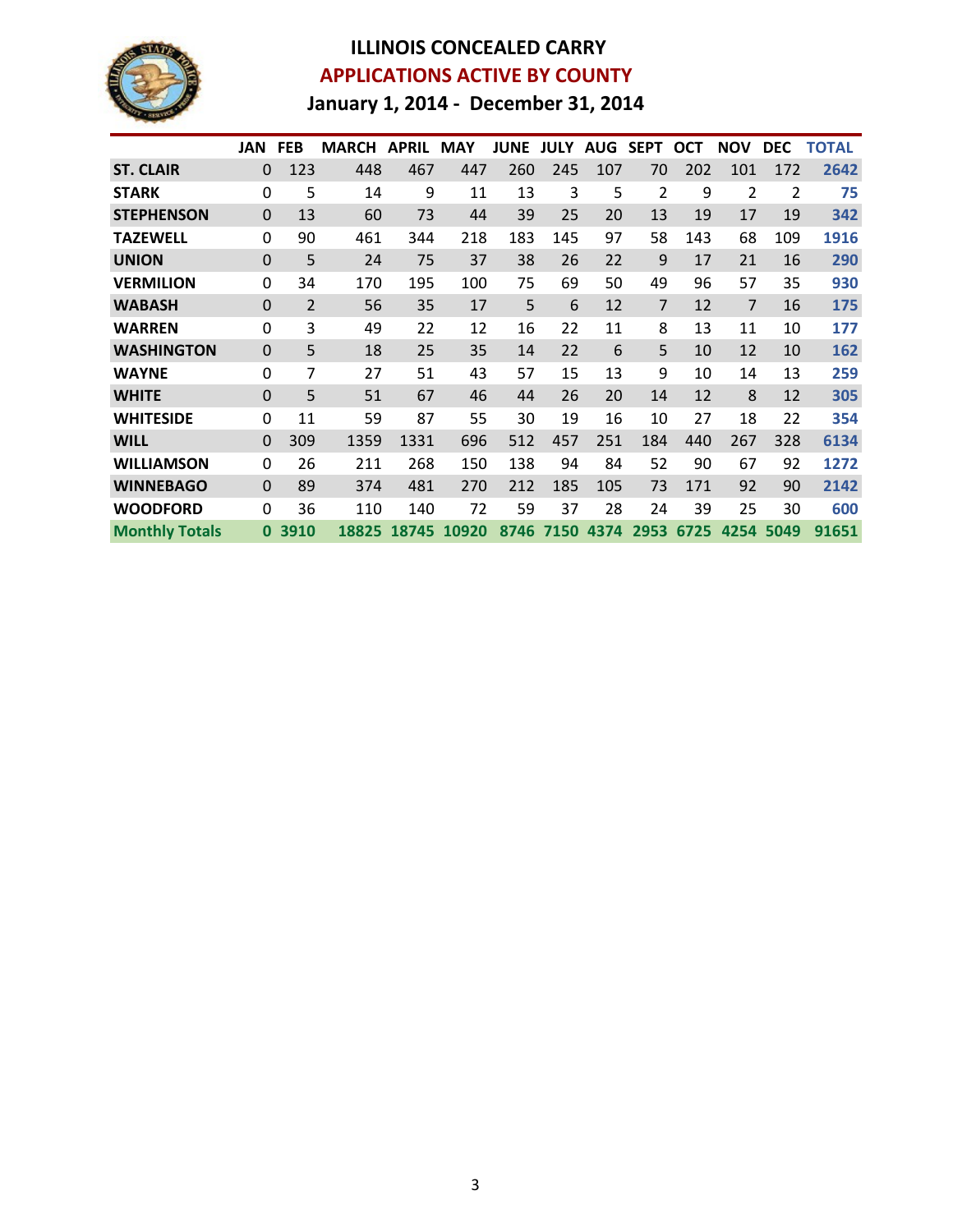

## **ILLINOIS CONCEALED CARRY APPLICATIONS DENIED BY COUNTY \* January 1, 2014 - December 31, 2014**

|                   | <b>JAN</b>     | <b>FEB</b>     | <b>MARCH</b>     | <b>APRIL</b>   |                  | <b>MAY JUNE</b>  | <b>JULY AUG</b>  |                  | <b>SEPT</b>  | <b>OCT</b>     | <b>NOV</b>   | <b>DEC</b>       | <b>TOTAL</b>            |
|-------------------|----------------|----------------|------------------|----------------|------------------|------------------|------------------|------------------|--------------|----------------|--------------|------------------|-------------------------|
| <b>ADAMS</b>      | 1              | $\mathbf{1}$   | $\mathbf{1}$     | $\mathbf{1}$   | $\mathbf{1}$     | $\overline{0}$   | 1                | 0                | $\mathbf 0$  | $\mathbf 0$    | $\mathbf 0$  | $\mathbf 0$      | $6\phantom{1}6$         |
| <b>ALEXANDER</b>  | 0              | $\mathbf 0$    | 1                | 0              | 0                | 0                | 0                | 0                | 0            | 0              | 0            | 0                | 1                       |
| <b>BOONE</b>      | $\overline{2}$ | $\mathbf{1}$   | 3                | $\mathbf{1}$   | $\mathbf 0$      | $\mathbf 0$      | 0                | 1                | $\mathbf 0$  | $\mathbf 0$    | $\mathbf 0$  | $\mathbf 0$      | 8                       |
| <b>BUREAU</b>     | $\Omega$       | 0              | 1                | $\mathbf 0$    | $\mathbf 0$      | $\mathbf{1}$     | 0                | 0                | $\mathbf 0$  | $\mathbf{0}$   | 0            | $\mathbf 0$      | 2                       |
| <b>CALHOUN</b>    | $\Omega$       | 0              | 0                | 1              | $\mathbf 0$      | 0                | 0                | 0                | $\mathbf 0$  | $\Omega$       | $\mathbf{1}$ | $\mathbf 0$      | $\overline{2}$          |
| <b>CARROLL</b>    | $\Omega$       | $\Omega$       | 0                | 1              | 0                | 0                | 1                | 0                | $\mathbf 0$  | $\Omega$       | 0            | $\mathbf 0$      | $\overline{\mathbf{2}}$ |
| <b>CASS</b>       | $\mathbf 0$    | 1              | $\mathbf 0$      | $\mathbf 0$    | $\mathbf 0$      | $\mathbf 0$      | 0                | $\boldsymbol{0}$ | $\mathbf 0$  | $\mathbf 0$    | $\mathbf 0$  | $\mathbf 0$      | $\mathbf{1}$            |
| <b>CHAMPAIGN</b>  | 4              | 4              | 5                | $\overline{2}$ | 3                | 0                | 1                | 0                | 0            | 0              | 0            | 1                | 20                      |
| <b>CHRISTIAN</b>  | $\Omega$       | $\mathbf{1}$   | $\mathbf{1}$     | $\overline{3}$ | $\overline{2}$   | $\mathbf{1}$     | $\mathbf 0$      | $\boldsymbol{0}$ | $\mathbf 0$  | $\mathbf 0$    | $\mathbf 0$  | $\boldsymbol{0}$ | 8                       |
| <b>CLARK</b>      | $\mathbf{0}$   | $\overline{2}$ | 1                | 0              | $\mathbf 0$      | 0                | 1                | 1                | $\mathbf 0$  | $\mathbf{0}$   | $\Omega$     | $\mathbf 0$      | 5                       |
| <b>CLAY</b>       | $\mathbf{1}$   | 1              | $\mathbf 0$      | $\mathbf{1}$   | $\mathbf 0$      | 0                | 1                | $\boldsymbol{0}$ | $\mathbf 0$  | $\Omega$       | $\mathbf 0$  | $\mathbf 0$      | $\overline{\mathbf{4}}$ |
| <b>CLINTON</b>    | 0              | 2              | 6                | 0              | 0                | 0                | 0                | 0                | 0            | 0              | 0            | 0                | 8                       |
| <b>COLES</b>      | $\mathbf 0$    | 3              | $\overline{2}$   | $\overline{2}$ | $\mathbf 0$      | 0                | 1                | $\boldsymbol{0}$ | $\mathbf 0$  | 1              | $\mathbf 0$  | $\mathbf 0$      | 9                       |
| <b>COOK</b>       | 18             | 82             | 334              | 134            | 171              | 116              | 18               | 69               | 47           | 81             | 46           | 32               | 1148                    |
| <b>CRAWFORD</b>   | $\mathbf 0$    | $\mathbf 0$    | 1                | $1\,$          | $\mathbf 0$      | $\mathbf 0$      | $\mathbf 0$      | $\mathbf 0$      | $\mathbf 0$  | $\mathbf 0$    | $\mathbf 0$  | $\mathbf 0$      | $\overline{2}$          |
| <b>CUMBERLAND</b> | $\mathbf{0}$   | 0              | 0                | 0              | 0                | 0                | 1                | 0                | $\mathbf 0$  | 1              | 0            | 1                | 3                       |
| <b>DEKALB</b>     | $\mathbf{1}$   | $\mathbf{1}$   | $\overline{2}$   | $\mathbf 0$    | $\mathbf{1}$     | $\mathbf{1}$     | 0                | 0                | $\mathbf 0$  | $\Omega$       | $\mathbf 0$  | $\mathbf 0$      | $6\phantom{1}6$         |
| <b>DEWITT</b>     | $\mathbf{0}$   | $\overline{2}$ | 0                | 0              | $\mathbf 1$      | 0                | $\mathbf 0$      | 0                | $\mathbf 0$  | 0              | 0            | $\mathbf 0$      | 3                       |
| <b>DOUGLAS</b>    | $\mathbf{1}$   | 1              | $\overline{2}$   | $\mathbf 0$    | $\mathbf 0$      | $\mathbf 0$      | 0                | $\boldsymbol{0}$ | $\mathbf 0$  | $\Omega$       | $\mathbf 0$  | $\mathbf 0$      | 4                       |
| <b>DUPAGE</b>     | 4              | 11             | 133              | 18             | 10               | 11               | 1                | 5                | 4            | 4              | 2            | 1                | 204                     |
| <b>EDGAR</b>      | $\mathbf{1}$   | $\mathbf{1}$   | $\boldsymbol{0}$ | $\mathbf{1}$   | $\mathbf 0$      | $\mathbf 0$      | 0                | $\mathbf 0$      | $\mathbf 0$  | $\mathbf 0$    | $\mathbf{1}$ | $\boldsymbol{0}$ | $\overline{\mathbf{4}}$ |
| <b>EDWARDS</b>    | 0              | 0              | 0                | 1              | 0                | 0                | 0                | 0                | $\mathbf 0$  | 0              | 0            | 0                | 1                       |
| <b>EFFINGHAM</b>  | $\Omega$       | 0              | $\mathbf 0$      | $\mathbf{1}$   | $\mathbf 0$      | $\mathbf 0$      | 1                | $\mathbf 0$      | $\mathbf 0$  | $\Omega$       | $\mathbf 0$  | $\mathbf 0$      | $\overline{\mathbf{2}}$ |
| <b>FRANKLIN</b>   | $\mathbf{0}$   | 1              | 0                | 0              | 0                | 1                | 0                | 0                | 0            | 1              | 0            | $\mathbf 0$      | 3                       |
| <b>FULTON</b>     | $\mathbf{1}$   | 4              | $\boldsymbol{0}$ | $\mathbf 0$    | $\mathbf 0$      | 0                | $\mathbf 0$      | $\mathbf 0$      | $\mathbf 0$  | $\mathbf{1}$   | $\mathbf 0$  | $\mathbf 0$      | $6\phantom{1}6$         |
| <b>GALLATIN</b>   | 1              | 1              | 0                | 0              | $\mathbf 0$      | 0                | 0                | 0                | 0            | $\overline{0}$ | 0            | 0                | 2                       |
| <b>GREENE</b>     | $\mathbf 0$    | $\mathbf 0$    | $\mathbf{1}$     | $\mathbf 0$    | $\mathbf 0$      | $\mathbf 0$      | $\mathbf 0$      | $\mathbf 0$      | $\mathbf 0$  | $\mathbf 0$    | $\mathbf 0$  | $\mathbf 0$      | $\mathbf{1}$            |
| <b>GRUNDY</b>     | $\mathbf{0}$   | 1              | 4                | 3              | $\overline{2}$   | $\overline{2}$   | 0                | 0                | $\mathbf 0$  | 1              | $\mathbf 1$  | $\mathbf 0$      | 14                      |
| <b>HANCOCK</b>    | $\Omega$       | $\mathbf{1}$   | $\mathbf 0$      | $\mathbf 0$    | $\mathbf 0$      | 0                | 0                | $\mathbf 0$      | $\mathbf 0$  | $\Omega$       | $\mathbf 0$  | $\mathbf 0$      | $\mathbf{1}$            |
| <b>HENRY</b>      | $\mathbf{0}$   | 1              | 0                | $\overline{0}$ | $\mathbf{1}$     | 0                | 0                | 0                | $\Omega$     | 0              | $\Omega$     | 0                | 2                       |
| <b>IROQUOIS</b>   | $\mathbf{1}$   | $\mathbf{1}$   | $\mathbf{1}$     | $\pmb{0}$      | $\boldsymbol{0}$ | $\pmb{0}$        | $\pmb{0}$        | $\mathbf{1}$     | $\mathbf 0$  | $\mathbf 0$    | $\pmb{0}$    | $\boldsymbol{0}$ | 4                       |
| <b>JACKSON</b>    | 0              | $\mathbf 0$    | 0                | $\overline{2}$ | $\mathbf{1}$     | 0                | $\mathbf 0$      | $\mathbf{1}$     | $\mathbf 0$  | $\mathbf{0}$   | $\mathbf 0$  | $\boldsymbol{0}$ | 4                       |
| <b>JASPER</b>     | $\mathbf 0$    | $\mathbf 0$    | $\pmb{0}$        | $\mathbf{1}$   | $\mathbf 0$      | $\mathbf 0$      | $\boldsymbol{0}$ | $\boldsymbol{0}$ | $\mathbf 0$  | $\mathbf 0$    | $\pmb{0}$    | $\pmb{0}$        | $\mathbf{1}$            |
| <b>JEFFERSON</b>  | 0              | 0              | $\overline{2}$   | $\mathbf 0$    | 4                | 0                | 0                | 0                | 0            | 0              | $\pmb{0}$    | $\mathbf{1}$     | $\overline{7}$          |
| <b>JERSEY</b>     | $\mathbf{0}$   | $\overline{2}$ | $\pmb{0}$        | $\mathbf{1}$   | $\mathbf{1}$     | $\mathbf{1}$     | $\mathbf 0$      | $\boldsymbol{0}$ | $\mathbf 0$  | $\mathbf 0$    | $\mathbf 0$  | $\mathbf{1}$     | $6\phantom{a}$          |
| <b>JO DAVIESS</b> | $\mathbf{1}$   | 0              | 0                | $\mathbf{1}$   | 0                | 0                | 0                | 0                | $\mathbf 0$  | 0              | $\mathbf 0$  | 0                | $\overline{\mathbf{2}}$ |
| <b>KANE</b>       | 3              | 6              | 16               | 5              | 6                | $\mathbf 0$      | $\mathbf{1}$     | $\mathbf{1}$     | $\mathbf 0$  | $\overline{2}$ | $\pmb{0}$    | $\overline{2}$   | 42                      |
| <b>KANKAKEE</b>   | 0              | 6              | 3                | 4              | 0                | $\mathbf{1}$     | $\mathbf{1}$     | 0                | $\mathbf 0$  | 0              | $\mathbf{1}$ | $\mathbf 1$      | 17                      |
| <b>KENDALL</b>    | $\mathbf{1}$   | 5              | 10               | 3              | $\boldsymbol{0}$ | $\boldsymbol{0}$ | $\mathbf{1}$     | 3                | $\mathbf 0$  | $\pmb{0}$      | $\pmb{0}$    | $\pmb{0}$        | 23                      |
| <b>KNOX</b>       | $\overline{2}$ | $\mathbf{1}$   | 5                | $\mathbf 0$    | $\overline{2}$   | $\overline{2}$   | $\mathbf 0$      | $\boldsymbol{0}$ | 3            | $\mathbf 0$    | $\pmb{0}$    | 0                | 15                      |
| <b>LAKE</b>       | 5              | 11             | 23               | 18             | 10               | $\sqrt{4}$       | $\overline{2}$   | $\overline{4}$   | $\pmb{0}$    | $\overline{4}$ | 3            | 5                | 89                      |
| <b>LASALLE</b>    | 4              | $\overline{2}$ | 3                | 3              | 0                | $\mathbf{1}$     | $\mathbf{1}$     | $\mathbf{1}$     | $\mathbf{1}$ | $\mathbf{1}$   | $\pmb{0}$    | 0                | 17                      |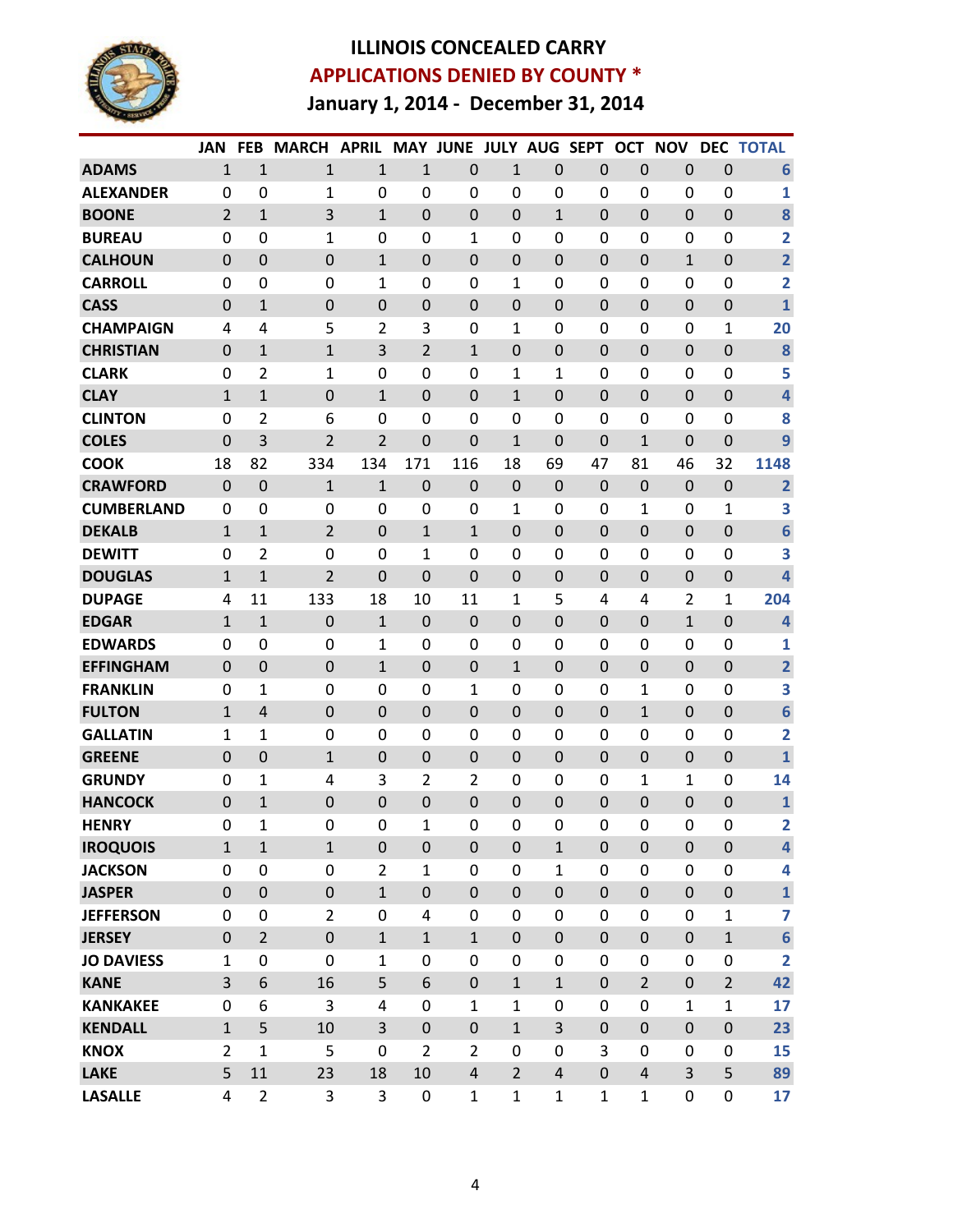

## **ILLINOIS CONCEALED CARRY APPLICATIONS DENIED BY COUNTY \* January 1, 2014 - December 31, 2014**

|                    | <b>JAN</b>     | <b>FEB</b>     | <b>MARCH</b>     | <b>APRIL</b>   | <b>MAY JUNE</b>  |                  | <b>JULY AUG</b> |                  | <b>SEPT</b>    | <b>OCT</b>     | <b>NOV</b>       | <b>DEC</b>       | <b>TOTAL</b>            |
|--------------------|----------------|----------------|------------------|----------------|------------------|------------------|-----------------|------------------|----------------|----------------|------------------|------------------|-------------------------|
| <b>LAWRENCE</b>    | $\mathbf 0$    | $\overline{1}$ | $\mathbf 0$      | $\mathbf{1}$   | $\mathbf 0$      | $\mathbf 0$      | 0               | 0                | $\mathbf 0$    | $\mathbf 0$    | $\mathbf 0$      | $\mathbf 0$      | $\overline{\mathbf{2}}$ |
| <b>LEE</b>         | 0              | 2              | 1                | 0              | 1                | 1                | 0               | 0                | 0              | 0              | 0                | 0                | 5                       |
| <b>LIVINGSTON</b>  | $\Omega$       | $\overline{0}$ | $\mathbf{1}$     | $\overline{0}$ | $\mathbf{1}$     | $\overline{0}$   | $\overline{0}$  | $\mathbf 0$      | $\overline{0}$ | $\Omega$       | $\overline{0}$   | $\mathbf 0$      | $\overline{\mathbf{2}}$ |
| <b>LOGAN</b>       | $\Omega$       | 0              | 1                | 0              | 0                | 0                | 0               | 0                | 0              | 0              | 0                | 0                | 1                       |
| <b>MACON</b>       | 2              | $\overline{4}$ | 1                | 3              | $\overline{2}$   | $\Omega$         | 1               | $\mathbf 0$      | $\mathbf 0$    | 0              | $\mathbf 0$      | $\mathbf{1}$     | 14                      |
| <b>MACOUPIN</b>    | $\Omega$       | $\mathbf 0$    | $\mathbf 0$      | 0              | 0                | $\mathbf 0$      | 0               | 0                | 0              | 0              | 0                | 0                | $\mathbf 0$             |
| <b>MADISON</b>     | 5              | 12             | 12               | 3              | $\mathbf{1}$     | 0                | 2               | $\overline{2}$   | $\mathbf 0$    | 4              | $\overline{2}$   | 0                | 43                      |
| <b>MARION</b>      | $\Omega$       | 1              | 1                | 1              | $\overline{2}$   | 0                | $\mathbf 0$     | $\mathbf 0$      | 0              | 0              | $\mathbf 0$      | $\overline{2}$   | 7                       |
| <b>MARSHALL</b>    | $\mathbf 0$    | 0              | $\mathbf 0$      | $\mathbf{1}$   | $\mathbf 0$      | 0                | 0               | $\mathbf 0$      | $\mathbf 0$    | $\Omega$       | $\overline{0}$   | $\mathbf 0$      | $\mathbf{1}$            |
| <b>MASON</b>       | $\Omega$       | 0              | 0                | 1              | 0                | 0                | $\mathbf 0$     | 1                | 0              | 0              | 0                | $\mathbf 0$      | $\overline{2}$          |
| <b>MASSAC</b>      | $\Omega$       | 1              | $\mathbf 0$      | 1              | $\mathbf 0$      | 0                | 0               | $\mathbf 0$      | $\mathbf 0$    | 0              | $\mathbf 0$      | $\mathbf 0$      | $\overline{\mathbf{2}}$ |
| <b>MCDONOUGH</b>   | 0              | 1              | 0                | 0              | 0                | 0                | 0               | 0                | 0              | 0              | $\mathbf 0$      | 0                | 1                       |
| <b>MCHENRY</b>     | 3              | 11             | 5                | 5              | $\mathbf{1}$     | $\mathbf{1}$     | $\mathbf 0$     | 2                | $\mathbf{1}$   | 1              | $\mathbf{1}$     | $\overline{2}$   | 33                      |
| <b>MCLEAN</b>      | 2              | 9              | 5                | 3              | $\overline{2}$   | 0                | 0               | 1                | 0              | $\overline{2}$ | $\overline{2}$   | $\overline{2}$   | 28                      |
| <b>MENARD</b>      | $\mathbf{1}$   | 0              | $\mathbf{1}$     | $\mathbf{1}$   | $\mathbf 0$      | $\Omega$         | 0               | $\mathbf 0$      | $\mathbf 0$    | $\overline{0}$ | $\overline{0}$   | $\mathbf 0$      | 3                       |
| <b>MERCER</b>      | $\Omega$       | 2              | 0                | 0              | 0                | 0                | 0               | 0                | 0              | 0              | 0                | 0                | $\overline{2}$          |
| <b>MONROE</b>      | $\Omega$       | 0              | 2                | $\mathbf 0$    | $\mathbf{1}$     | 1                | 0               | $\mathbf 0$      | $\mathbf 0$    | $\mathbf{1}$   | $\mathbf 0$      | $\mathbf 0$      | 5                       |
| <b>MONTGOMERY</b>  | $\Omega$       | 1              | 0                | 1              | 0                | $\mathbf 0$      | $\mathbf 0$     | 0                | 0              | 0              | 0                | 0                | $\overline{2}$          |
| <b>MORGAN</b>      | $\Omega$       | 1              | 1                | $\overline{2}$ | $\boldsymbol{0}$ | 1                | $\mathbf 0$     | 1                | $\mathbf 0$    | 0              | $\mathbf 0$      | $\mathbf 0$      | $6\phantom{1}6$         |
| <b>MOULTRIE</b>    | $\Omega$       | 1              | $\mathbf 0$      | $\mathbf 0$    | 0                | $\mathbf 0$      | $\mathbf 0$     | $\mathbf 0$      | 0              | 0              | 0                | 0                | 1                       |
| <b>OGLE</b>        | $\mathbf 0$    | 1              | $\mathbf 0$      | 1              | $\mathbf 0$      | 0                | $\mathbf 0$     | $\mathbf 0$      | $\mathbf 0$    | 0              | $\mathbf 0$      | $\mathbf 1$      | 3                       |
| <b>PEORIA</b>      | 3              | 8              | $\overline{4}$   | 4              | $\mathbf 1$      | 3                | $\mathbf{1}$    | 2                | 0              | $\overline{2}$ | 0                | $\overline{2}$   | 30                      |
| <b>PERRY</b>       | $\Omega$       | 1              | 0                | 0              | $\mathbf 0$      | $\mathbf{1}$     | 0               | $\mathbf 0$      | $\Omega$       | $\Omega$       | $\Omega$         | $\mathbf 0$      | $\overline{\mathbf{2}}$ |
| <b>PIATT</b>       | $\Omega$       | 2              | 1                | 0              | 0                | 0                | 0               | 0                | 0              | 0              | 0                | 0                | 3                       |
| <b>PIKE</b>        | $\overline{0}$ | 1              | $\boldsymbol{0}$ | $\mathbf 0$    | $\boldsymbol{0}$ | $\mathbf 0$      | $\mathbf 0$     | $\mathbf 0$      | $\mathbf 0$    | 0              | $\mathbf 0$      | 0                | $\mathbf{1}$            |
| <b>PULASKI</b>     | $\Omega$       | 1              | 0                | 0              | 0                | 0                | $\mathbf 0$     | 0                | 0              | 0              | 0                | 0                | $\mathbf{1}$            |
| <b>PUTNAM</b>      | $\Omega$       | $\mathbf 0$    | $\mathbf 0$      | $\mathbf{1}$   | $\mathbf 0$      | $\mathbf 0$      | $\mathbf 0$     | $\mathbf 0$      | $\mathbf 0$    | $\mathbf 0$    | $\mathbf{1}$     | $\mathbf 0$      | $\overline{\mathbf{2}}$ |
| <b>RANDOLPH</b>    | 0              | 0              | 0                | 1              | 0                | 0                | 0               | 0                | $\Omega$       | 0              | $\mathbf{0}$     | 0                | $\mathbf{1}$            |
| <b>RICHLAND</b>    | $\Omega$       | 0              | 0                | $\mathbf{1}$   | $\mathbf 0$      | 0                | 0               | $\mathbf 0$      | $\overline{0}$ | $\Omega$       | $\Omega$         | $\mathbf 0$      | $\mathbf{1}$            |
| <b>ROCK ISLAND</b> | 3              | 3              | 1                | 0              | $\mathbf 0$      | 1                | 0               | 0                | $\Omega$       | 0              | $\mathbf{0}$     | 0                | 8                       |
| <b>SALINE</b>      | $\mathbf{0}$   | $\pmb{0}$      | $\pmb{0}$        | $\pmb{0}$      | $\overline{2}$   | $\pmb{0}$        | $\mathbf 0$     | $\pmb{0}$        | $\mathbf 0$    | $\pmb{0}$      | $\boldsymbol{0}$ | $\boldsymbol{0}$ | $\overline{2}$          |
| <b>SANGAMON</b>    | 5              | $\overline{7}$ | 3                | 6              | $\overline{2}$   | $\mathbf{1}$     | $\mathbf 0$     | 0                | 0              | $\overline{2}$ | $\mathbf{1}$     | $\mathbf{1}$     | 28                      |
| <b>SCHUYLER</b>    | $\mathbf{1}$   | $\mathbf{1}$   | $\pmb{0}$        | $\pmb{0}$      | $\boldsymbol{0}$ | $\boldsymbol{0}$ | $\pmb{0}$       | $\boldsymbol{0}$ | $\mathbf 0$    | $\mathbf 0$    | $\boldsymbol{0}$ | $\boldsymbol{0}$ | $\overline{\mathbf{2}}$ |
| <b>SHELBY</b>      | $\Omega$       | $\mathbf{1}$   | 1                | 0              | $\boldsymbol{0}$ | 0                | 0               | 0                | 0              | 0              | $\mathbf 0$      | 0                | $\overline{\mathbf{2}}$ |
| <b>ST. CLAIR</b>   | $\overline{2}$ | 18             | 50               | $\overline{7}$ | 3                | $\mathbf 0$      | $\mathbf 0$     | $\mathbf{1}$     | $\mathbf{1}$   | $\mathbf{1}$   | $\mathbf{1}$     | $\overline{2}$   | 86                      |
| <b>STEPHENSON</b>  | $\mathbf{1}$   | $\mathbf{1}$   | 0                | $\mathbf{1}$   | $\mathbf{1}$     | 0                | 0               | 0                | 0              | $\mathbf{1}$   | $\mathbf 0$      | $\boldsymbol{0}$ | 5                       |
| <b>TAZEWELL</b>    | $\overline{2}$ | 3              | 3                | $\overline{7}$ | $\overline{2}$   | $\mathbf 0$      | $\mathbf{1}$    | $\mathbf{1}$     | $\mathbf 0$    | $\mathbf{1}$   | $\mathbf 0$      | $\overline{2}$   | 22                      |
| <b>UNION</b>       | $\Omega$       | $\mathbf{1}$   | $\mathbf{1}$     | $\mathbf{1}$   | $\mathbf 0$      | 0                | 0               | 0                | 0              | 0              | $\mathbf 0$      | 0                | 3                       |
| <b>VERMILION</b>   | $\mathbf{1}$   | $\overline{4}$ | 3                | $\overline{2}$ | $\overline{2}$   | 3                | $\mathbf 0$     | $\mathbf{1}$     | $\mathbf 0$    | $\overline{2}$ | $\mathbf 0$      | $\mathbf 0$      | 18                      |
| <b>WABASH</b>      | $\Omega$       | $\mathbf{1}$   | 0                | 0              | 0                | 0                | $\mathbf{0}$    | 0                | 0              | 0              | 0                | 0                | 1                       |
| <b>WARREN</b>      | $\mathbf{0}$   | $\overline{2}$ | $\mathbf{1}$     | $\mathbf{1}$   | $\pmb{0}$        | $\mathbf 0$      | $\mathbf 0$     | $\boldsymbol{0}$ | $\mathbf 0$    | $\mathbf{1}$   | $\mathbf 0$      | $\boldsymbol{0}$ | 5                       |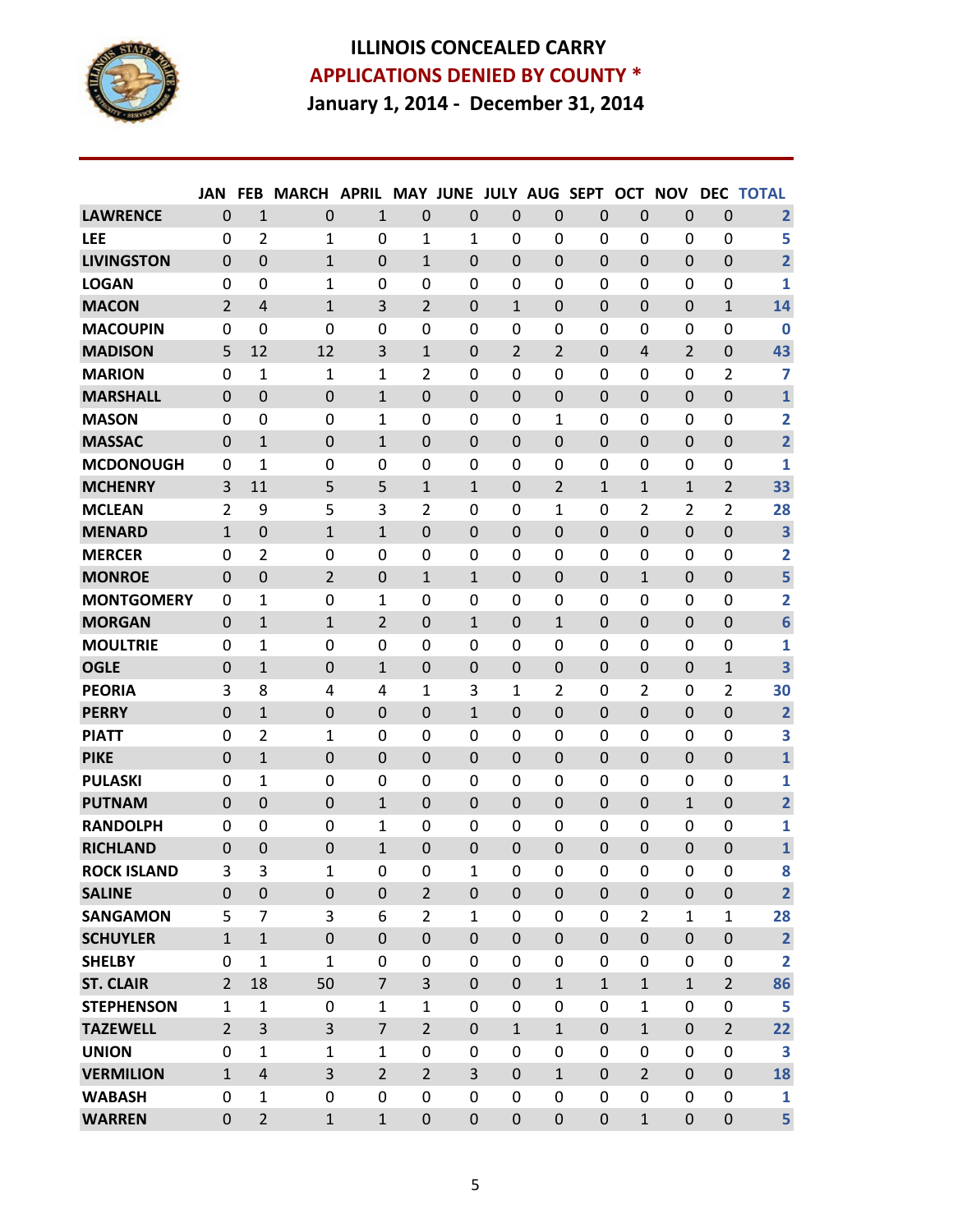

#### **ILLINOIS CONCEALED CARRY APPLICATIONS DENIED BY COUNTY \* January 1, 2014 - December 31, 2014**

|                       | <b>JAN FEB</b> |          | <b>MARCH APRIL</b> |          |     | MAY JUNE JULY AUG SEPT |    |             |          | OCT      | <b>NOV</b> |          | <b>DEC TOTAL</b> |
|-----------------------|----------------|----------|--------------------|----------|-----|------------------------|----|-------------|----------|----------|------------|----------|------------------|
| <b>WAYNE</b>          | 0              | 0        |                    | 0        | 0   | 0                      |    | 0           | 0        | 0        | 0          | 0        | 2                |
| <b>WHITE</b>          | 0              | $\Omega$ | 0                  | $\Omega$ | 0   | 1                      | 0  | 1           | $\Omega$ | $\Omega$ | 0          | $\Omega$ | $\overline{2}$   |
| <b>WHITESIDE</b>      | 2              | 2        | 1                  | 0        | 0   | 0                      | 0  | 0           | 0        | 0        | 1          | 0        | 6                |
| <b>WILL</b>           | 7              | 19       | 133                | 14       | 8   | 3                      | 3  | $\mathbf 0$ | 5        | 6        | 4          | 5        | 207              |
| <b>WILLIAMSON</b>     | 1              | 1        | 2                  | $\Omega$ | 4   | 2                      | 1  | 1           | 0        | 0        | 0          | $\Omega$ | 12               |
| <b>WINNEBAGO</b>      | 2              | 5        | 9                  | 8        | 2   | $\Omega$               | 2  | 1           | 1        | $\Omega$ | 1          | 2        | 33               |
| <b>WOODFORD</b>       | 0              | 2        | 0                  | 0        | 0   | 0                      | 0  | 0           | 0        | 0        | 0          | 0        | $\overline{2}$   |
| <b>Monthly Totals</b> | 95             | 289      | 806                | 287      | 254 | 161                    | 45 | 102         | 63       | 121      | 69         | 67       | 2359             |

**\* Counties with no CCL application denials are not listed**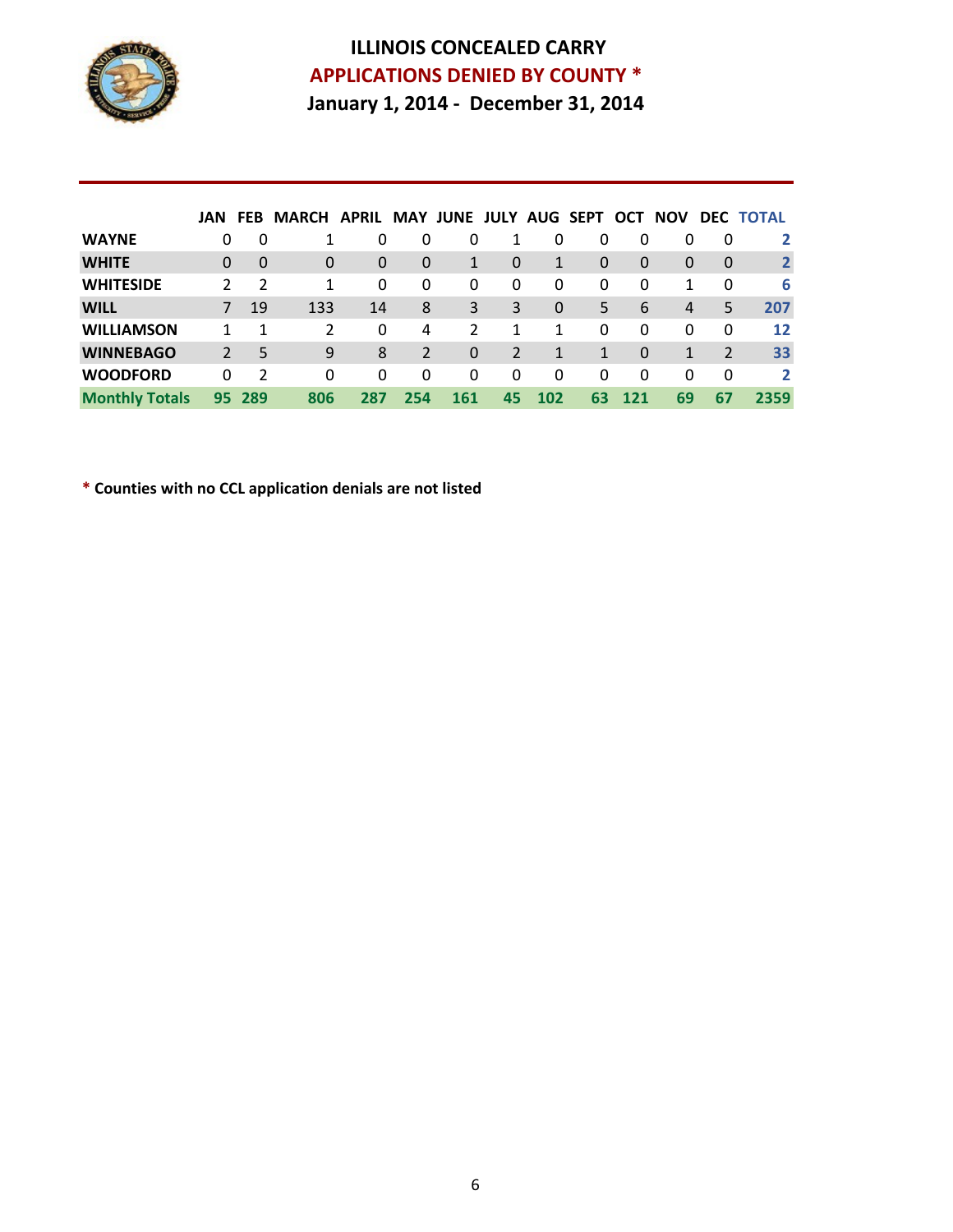

#### **ILLINOIS CONCEALED CARRY LICENSES REVOKED BY COUNTY \* January 1, 2014 - December 31, 2014**

|                       | <b>JAN</b>  | <b>FEB</b>       | <b>MARCH APRIL</b> |                  | <b>MAY</b>       | <b>JUNE</b>      | <b>JULY</b>      | <b>AUG</b>       | <b>SEPT</b>    | <b>OCT</b>       | <b>NOV</b>     | <b>DEC</b>     | <b>TOTAL</b>            |
|-----------------------|-------------|------------------|--------------------|------------------|------------------|------------------|------------------|------------------|----------------|------------------|----------------|----------------|-------------------------|
| <b>ADAMS</b>          | $\mathbf 0$ | $\boldsymbol{0}$ | $\mathbf 0$        | 0                | 0                | $\pmb{0}$        | $\mathbf 0$      | $\boldsymbol{0}$ | $\mathbf{1}$   | $\mathbf{1}$     | 0              | $\mathbf 0$    | $\overline{2}$          |
| <b>BOONE</b>          | $\mathbf 0$ | $\mathbf 0$      | 0                  | 0                | $\boldsymbol{0}$ | 0                | $\mathbf 0$      | 0                | 1              | 0                | $\mathbf 0$    | 1              | $\overline{2}$          |
| <b>BUREAU</b>         | $\mathbf 0$ | $\mathbf 0$      | $\boldsymbol{0}$   | 0                | 0                | $\mathbf{1}$     | $\mathbf 0$      | $\pmb{0}$        | 0              | $\boldsymbol{0}$ | 0              | $\mathbf 0$    | $\mathbf{1}$            |
| <b>CHAMPAIGN</b>      | $\mathbf 0$ | $\boldsymbol{0}$ | 0                  | 0                | 0                | 0                | $\mathbf 0$      | 0                | $\mathbf{1}$   | $\mathbf{1}$     | $\mathbf 0$    | 0              | $\overline{\mathbf{2}}$ |
| <b>COOK</b>           | $\mathbf 0$ | $\boldsymbol{0}$ | $\mathbf 1$        | $\mathbf{1}$     | $\mathbf{1}$     | 5                | 11               | 8                | 9              | 7                | $\overline{2}$ | 5              | 50                      |
| <b>DEKALB</b>         | $\mathbf 0$ | 0                | 0                  | 0                | 1                | 0                | 0                | 0                | 1              | 0                | 0              | 0              | $\overline{2}$          |
| <b>DOUGLAS</b>        | $\mathbf 0$ | $\boldsymbol{0}$ | $\boldsymbol{0}$   | 0                | 0                | $\pmb{0}$        | $\mathbf 0$      | $\boldsymbol{0}$ | $\mathbf{1}$   | $\boldsymbol{0}$ | $\mathbf{1}$   | 0              | $\overline{2}$          |
| <b>DUPAGE</b>         | $\mathbf 0$ | $\mathbf 0$      | 0                  | 2                | 1                | $\mathbf 1$      | 5                | 1                | 2              | 0                | $\overline{2}$ | 0              | 14                      |
| <b>EDGAR</b>          | $\mathbf 0$ | $\boldsymbol{0}$ | $\boldsymbol{0}$   | $\mathbf 0$      | 0                | $\pmb{0}$        | $\mathbf 0$      | $\mathbf{1}$     | 0              | $\boldsymbol{0}$ | 0              | $\mathbf 0$    | $\mathbf 1$             |
| <b>EFFINGHAM</b>      | $\mathbf 0$ | 0                | 0                  | 0                | 0                | 0                | 1                | 0                | 0              | 0                | 0              | 0              | 1                       |
| <b>FRANKLIN</b>       | $\mathbf 0$ | $\boldsymbol{0}$ | $\mathbf 0$        | 0                | 2                | 0                | $\mathbf 0$      | 0                | $\overline{0}$ | $\boldsymbol{0}$ | $\mathbf{1}$   | $\mathbf 0$    | 3                       |
| <b>FULTON</b>         | $\mathbf 0$ | $\mathbf 0$      | 0                  | 0                | 0                | 0                | $\mathbf 0$      | 0                | 1              | 0                | 0              | 0              | 1                       |
| <b>HENRY</b>          | $\mathbf 0$ | $\boldsymbol{0}$ | $\boldsymbol{0}$   | $\mathbf 0$      | 0                | $\pmb{0}$        | $\mathbf 0$      | $\mathbf{1}$     | 0              | $\boldsymbol{0}$ | 0              | $\mathbf 0$    | $\mathbf{1}$            |
| <b>JEFFERSON</b>      | $\mathbf 0$ | $\boldsymbol{0}$ | 0                  | 0                | 5                | 0                | $\mathbf 0$      | $\mathbf 0$      | 0              | 0                | $\mathbf 0$    | $\mathbf 0$    | 5                       |
| <b>JERSEY</b>         | $\theta$    | $\mathbf 0$      | $\boldsymbol{0}$   | 1                | 0                | $\mathbf{1}$     | $\mathbf 0$      | $\boldsymbol{0}$ | 0              | $\boldsymbol{0}$ | 0              | 0              | $\overline{2}$          |
| <b>KANE</b>           | $\mathbf 0$ | $\boldsymbol{0}$ | 0                  | 0                | 5                | $\overline{2}$   | $\overline{4}$   | 0                | $\mathbf{1}$   | 0                | 0              | 0              | 12                      |
| <b>KANKAKEE</b>       | $\mathbf 0$ | $\boldsymbol{0}$ | $\boldsymbol{0}$   | 1                | 0                | $\pmb{0}$        | $\mathbf{1}$     | $\boldsymbol{0}$ | $\mathbf{1}$   | $\boldsymbol{0}$ | 0              | $\mathbf{1}$   | $\overline{\mathbf{4}}$ |
| <b>KNOX</b>           | $\mathbf 0$ | 0                | 0                  | 0                | 0                | $\mathbf{1}$     | $\mathbf 0$      | 0                | 0              | 0                | 0              | 0              | 1                       |
| <b>LAKE</b>           | $\mathbf 0$ | $\boldsymbol{0}$ | $\mathbf 0$        | 0                | 0                | $\overline{2}$   | $\overline{2}$   | 0                | 0              | $\boldsymbol{0}$ | $\overline{2}$ | 2              | 8                       |
| <b>LASALLE</b>        | $\mathbf 0$ | $\boldsymbol{0}$ | 0                  | 1                | $\mathbf 0$      | 0                | 1                | 2                | 0              | 0                | $\mathbf 0$    | 0              | 4                       |
| <b>LEE</b>            | $\mathbf 0$ | $\boldsymbol{0}$ | $\boldsymbol{0}$   | $\boldsymbol{0}$ | $\mathbf 1$      | $\pmb{0}$        | $\mathbf 0$      | $\boldsymbol{0}$ | 0              | $\boldsymbol{0}$ | 0              | 0              | $\mathbf{1}$            |
| <b>LIVINGSTON</b>     | $\mathbf 0$ | $\boldsymbol{0}$ | 0                  | 0                | 0                | 0                | 0                | 0                | 0              | 1                | $\mathbf 0$    | $\mathbf 0$    | 1                       |
| <b>MACON</b>          | $\mathbf 0$ | $\mathbf 0$      | $\boldsymbol{0}$   | 0                | $\boldsymbol{0}$ | $\pmb{0}$        | $\overline{2}$   | $\mathbf 1$      | 0              | $\boldsymbol{0}$ | $\mathbf{1}$   | $\mathbf 0$    | $\overline{\mathbf{4}}$ |
| <b>MADISON</b>        | $\mathbf 0$ | 0                | 0                  | 0                | 0                | 1                | 1                | 0                | 3              | 1                | $\mathbf{1}$   | 1              | 8                       |
| <b>MARION</b>         | $\mathbf 0$ | $\mathbf 0$      | $\mathbf 0$        | 0                | $\mathbf{1}$     | 0                | $\mathbf{1}$     | $\Omega$         | $\overline{0}$ | $\mathbf 0$      | 0              | 0              | $\overline{\mathbf{2}}$ |
| <b>MCHENRY</b>        | $\mathbf 0$ | $\boldsymbol{0}$ | 0                  | 0                | 5                | 1                | 1                | $\mathbf 0$      | 1              | 1                | 0              | 0              | 9                       |
| <b>MCLEAN</b>         | $\theta$    | $\boldsymbol{0}$ | $\boldsymbol{0}$   | 0                | $\pmb{0}$        | $\mathbf{1}$     | $\mathbf 0$      | $\pmb{0}$        | 0              | $\mathbf{1}$     | 0              | 0              | $\overline{2}$          |
| <b>MONROE</b>         | $\mathbf 0$ | $\mathbf 0$      | 0                  | 0                | $\mathbf 0$      | $\mathbf{1}$     | $\mathbf 0$      | 0                | 0              | 0                | $\mathbf 0$    | $\mathbf 0$    | 1                       |
| <b>PEORIA</b>         | $\mathbf 0$ | $\mathbf 0$      | $\boldsymbol{0}$   | 0                | 0                | $\pmb{0}$        | $\mathbf{1}$     | $\pmb{0}$        | 1              | $\pmb{0}$        | 0              | 0              | $\overline{\mathbf{2}}$ |
| <b>PERRY</b>          | $\mathbf 0$ | 0                | 0                  | 0                | 0                | 0                | 1                | 1                | 0              | 0                | 0              | 0              | 2                       |
| <b>RANDOLPH</b>       | $\mathbf 0$ | $\boldsymbol{0}$ | $\boldsymbol{0}$   | $\boldsymbol{0}$ | $\mathbf 0$      | $\pmb{0}$        | $\mathbf{1}$     | $\mathbf 0$      | $\pmb{0}$      | $\pmb{0}$        | $\mathbf 0$    | $\mathbf 0$    | $\mathbf{1}$            |
| <b>SANGAMON</b>       | $\mathbf 0$ | $\mathbf 0$      | $\boldsymbol{0}$   | 1                | $\pmb{0}$        | $\mathbf{1}$     | $\mathbf 0$      | $\mathbf 0$      | $\overline{2}$ | $\boldsymbol{0}$ | $\pmb{0}$      | $\overline{2}$ | 6                       |
| <b>ST. CLAIR</b>      | $\mathbf 0$ | $\pmb{0}$        | $\mathbf{1}$       | $\mathbf 0$      | $\boldsymbol{0}$ | $\pmb{0}$        | $\mathbf 1$      | $\boldsymbol{0}$ | $\mathbf 0$    | $\mathbf 1$      | $\mathbf{1}$   | $\mathbf 0$    | $\overline{\mathbf{4}}$ |
| <b>STEPHENSON</b>     | $\mathbf 0$ | $\pmb{0}$        | 0                  | $\mathbf 0$      | $\pmb{0}$        | $\mathbf{1}$     | $\boldsymbol{0}$ | $\pmb{0}$        | $\mathbf 0$    | 0                | $\pmb{0}$      | $\mathbf 0$    | 1                       |
| <b>TAZEWELL</b>       | $\mathbf 0$ | $\pmb{0}$        | $\mathbf 0$        | $\boldsymbol{0}$ | $\mathbf 1$      | $\mathbf 1$      | $\boldsymbol{0}$ | $\boldsymbol{0}$ | $\pmb{0}$      | $\pmb{0}$        | $\mathbf{1}$   | $\mathbf 0$    | 3                       |
| <b>VERMILION</b>      | $\mathbf 0$ | $\boldsymbol{0}$ | 0                  | 0                | $\pmb{0}$        | 0                | $\mathbf 0$      | $\mathbf{1}$     | $\mathbf 0$    | 0                | $\mathbf 0$    | $\mathbf{1}$   | $\overline{2}$          |
| <b>WHITESIDE</b>      | $\mathbf 0$ | $\pmb{0}$        | $\boldsymbol{0}$   | $\overline{0}$   | $\mathbf 0$      | $\boldsymbol{0}$ | $\mathbf 0$      | $\mathbf 0$      | $\mathbf 0$    | $\mathbf{1}$     | $\mathbf 0$    | $\mathbf 0$    | $\mathbf 1$             |
| <b>WILL</b>           | $\mathbf 0$ | $\boldsymbol{0}$ | $\boldsymbol{0}$   | $\pmb{0}$        | $\pmb{0}$        | $\pmb{0}$        | $\overline{2}$   | $\boldsymbol{0}$ | $\overline{2}$ | $\mathbf{1}$     | $\mathbf 0$    | $\overline{2}$ | 7                       |
| <b>Monthly Totals</b> | $\mathbf 0$ | $\mathbf 0$      | $\overline{2}$     | $\overline{7}$   | 23               | 20               | 36               | 16               | 28             | 16               | 12             | 15             | 175                     |

**\* Counties with no CCL revocations are not listed**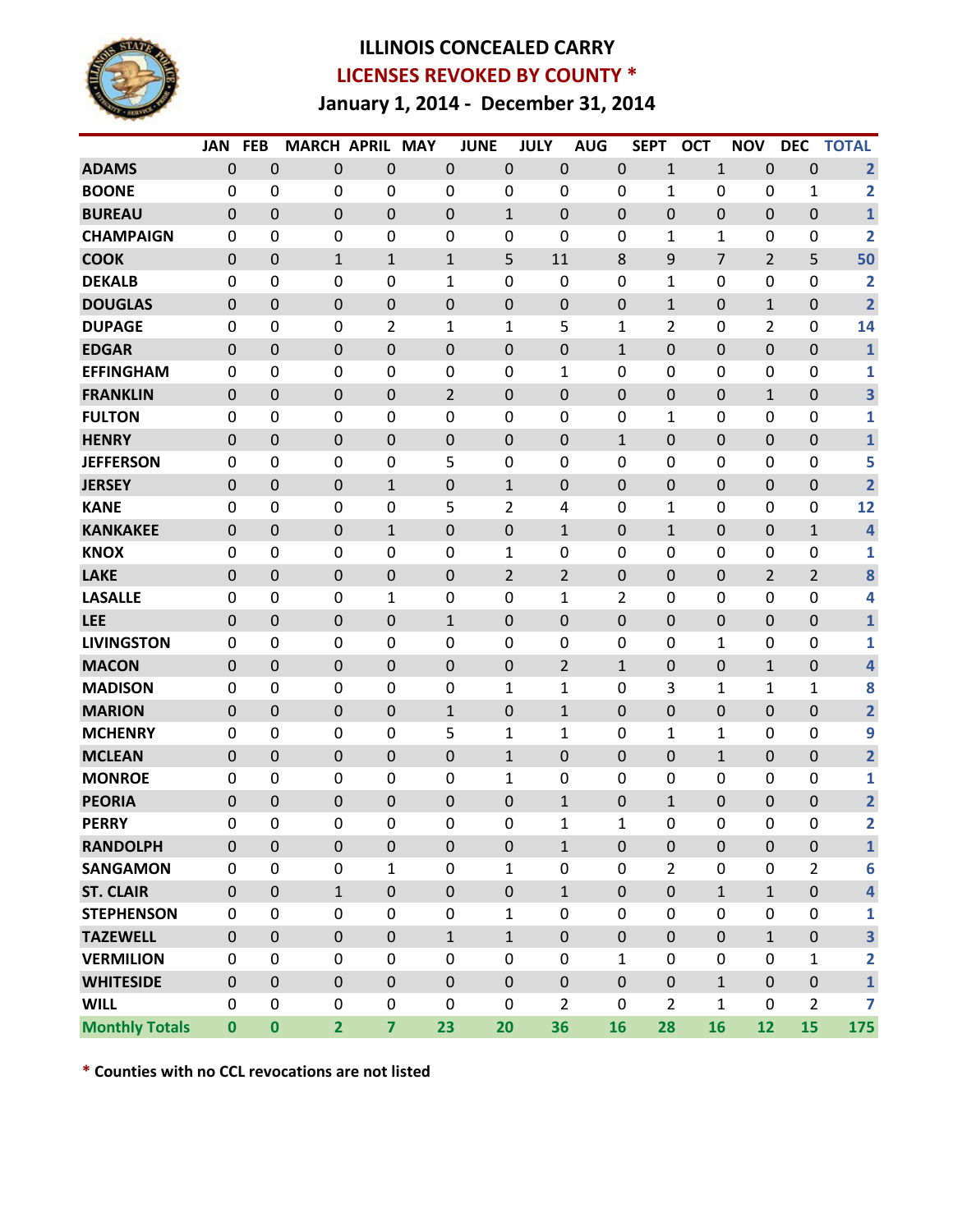



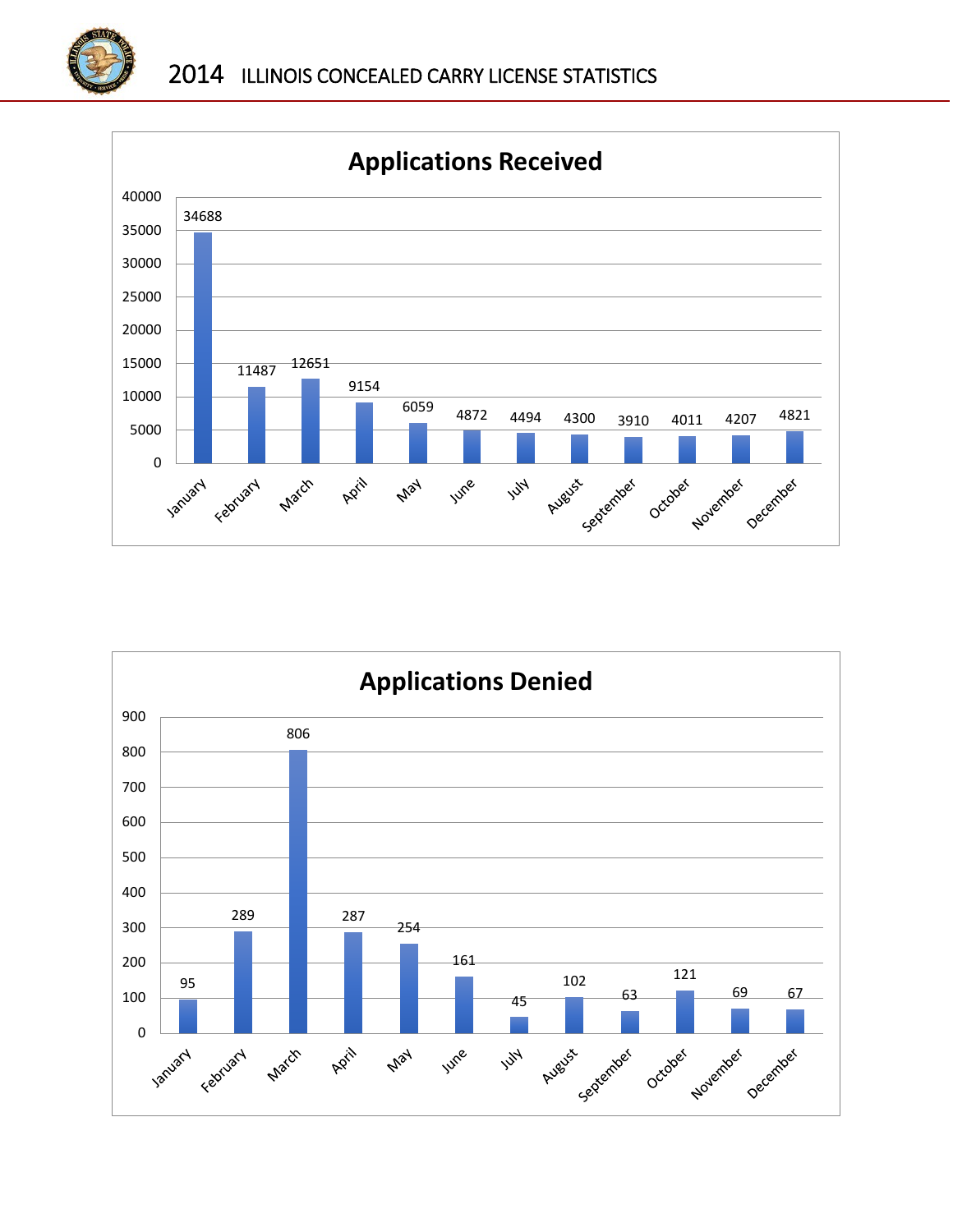



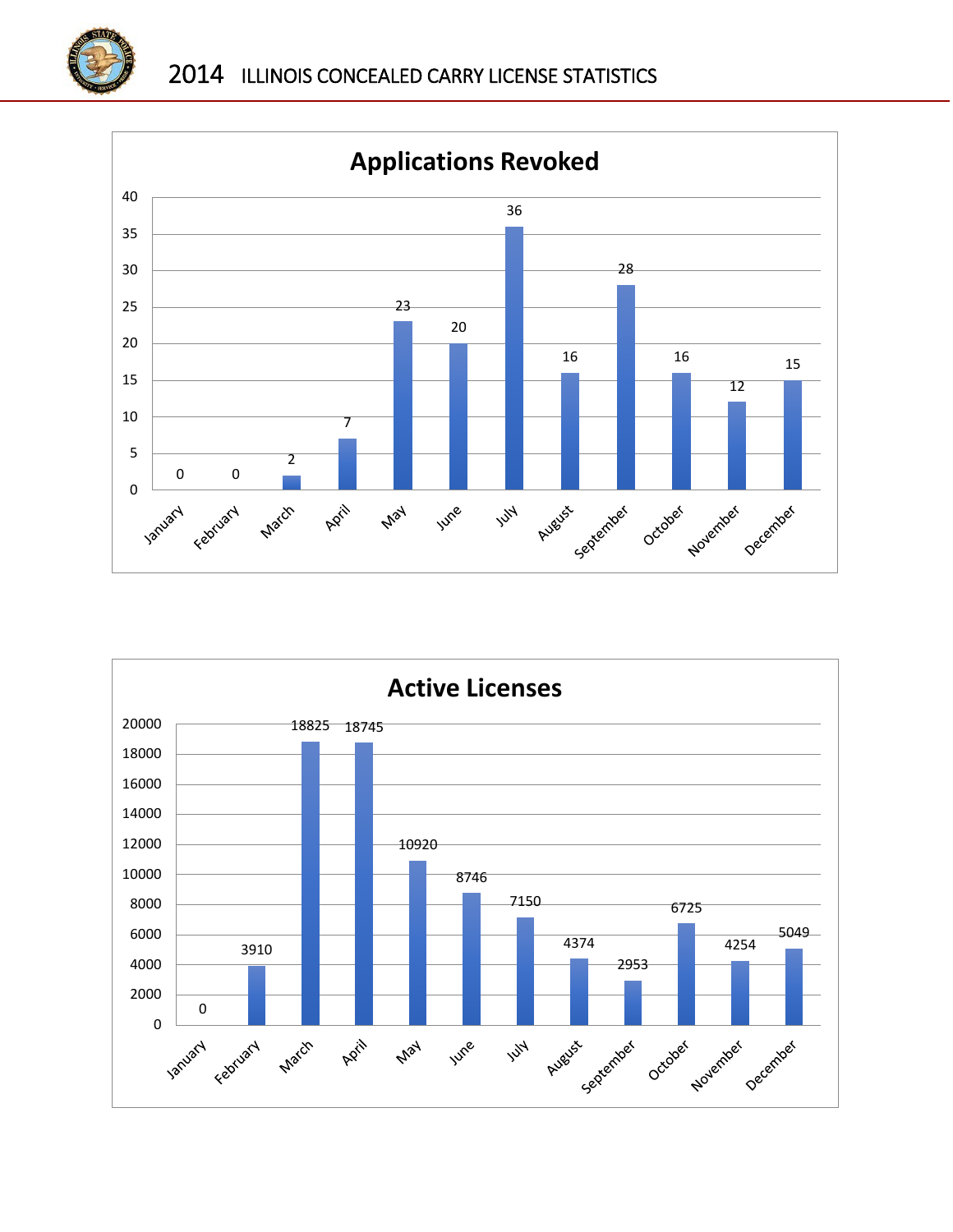